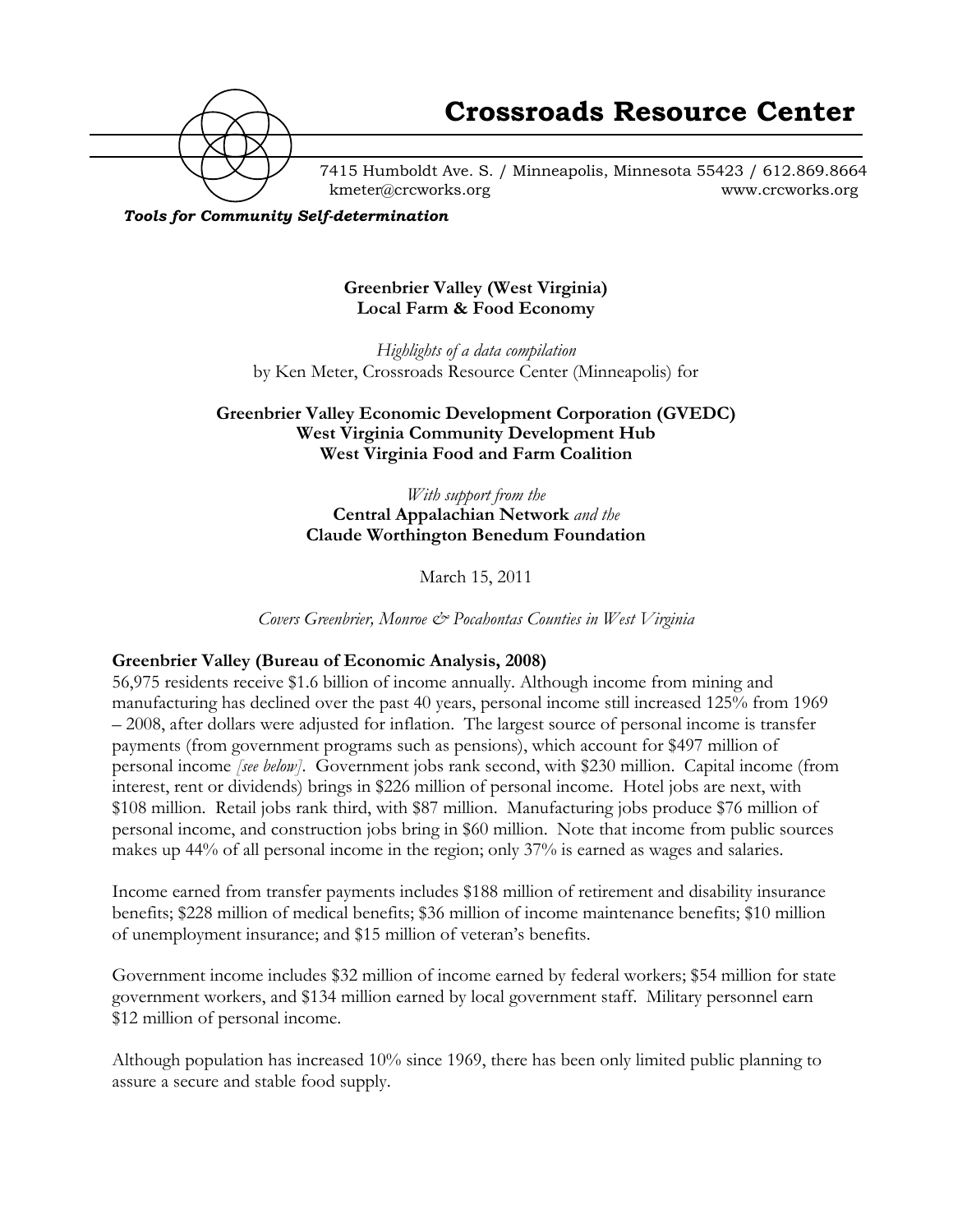## **Issues affecting low-income residents of Greenbrier Valley:**

Over 22,000 residents (40%) earn less than 185% of federal poverty guidelines. At this level of income, children qualify for free or reduced-price lunch at school. These lower-income residents spend \$46 million each year buying food, including \$8 million of SNAP benefits (formerly known as food stamps) and additional WIC coupons. The region's 1,978 farmers receive an annual combined total of \$1.7 million in subsidies (40-year average, 1969-2008), mostly to raise crops such as corn or soybeans that are sold as commodities, not to feed Greenbrier Valley residents. *Data from Federal Census of 2000, Bureau of Labor Statistics, & Bureau of Economic Analysis.*

17% percent of the region's households (over 9,770 residents) earn less than \$10,000 per year. *Source: Federal Census of 2000.*

17% of all adults aged 18-64 in Metro Charleston carry no health insurance. *Source: Centers for Disease Control. Note: this data is only compiled in metro areas; Charleston was selected as the metro area closest to Greenbrier Valley.*

### **Food-related health conditions:**

18% of Metro Charleston residents reported in 2009 that they eat five or more servings of fruit or vegetables each day. 82% do not. This is a key indicator of health, since proper fruit and vegetable consumption has been connected to better health outcomes. *Source: Centers for Disease Control..*

35% of Metro Charleston adults report they have at least 30 minutes of moderate physical activity five or more days per week, or vigorous physical activity for 20 or more minutes three or more days per week. *Source: Centers for Disease Control.*

13% of Metro Charleston residents have been diagnosed with diabetes. *Source: Centers for Disease Control.* Medical costs for treating diabetes and related conditions in the metro region are estimated at \$175 million per year. Costs for the state of West Virginia as a whole total \$1 billion. *Source: American Diabetes Association cost calculator.*

70% of Metro Charleston residents are overweight (37%) or obese (33%). *Source: Centers for Disease Control.*

# **The region's farms (Agricultural Census, 2007)**

*Agriculture Census data for 2007 were released February 4, 2009*

*The Census of Agriculture defines a "farm" as "an operation that produces, or would normally produce and sell, \$1,000 or more of agricultural products per year."*

*Land:*

- 1,978 farms. This is 8% of West Virginia farms.
- Greenbrier region had 7% more farms in 2007 than in 2002. Some of this difference may be due to better census takers making better contact with small farms.
- 65 ( $3\%$ ) of these are 1,000 acres or more in size.
- 497 (25%) farms are less than 50 acres.
- Average farm size is 218 acres, larger than the state average of 157 acres.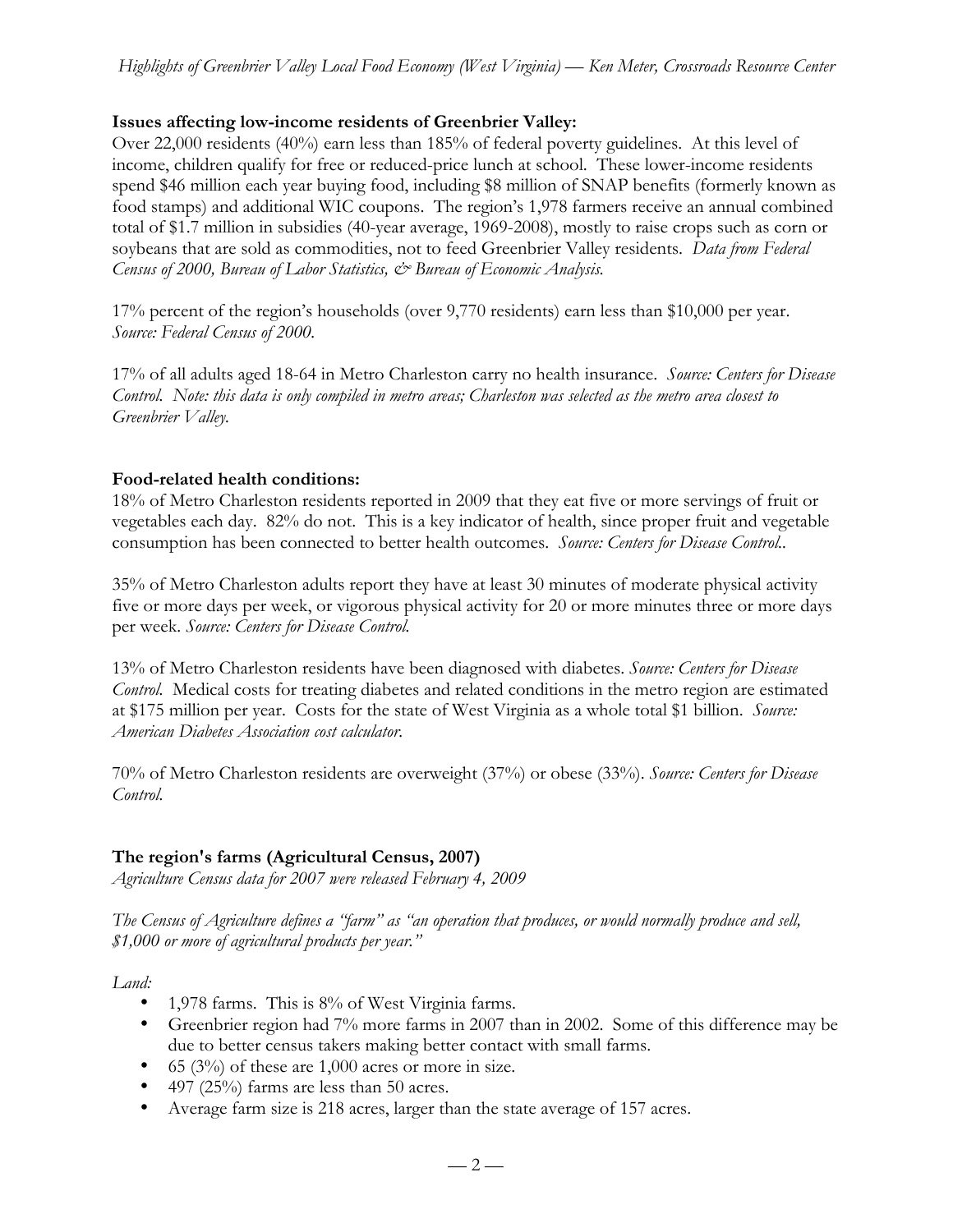- The region has 431,732 acres of land in farms.
- This amounts to 12% of the state's farmland.
- Greenbrier region holds 68,612 acres of harvested cropland.
- 91 of these acres are irrigated.
- Average value of land and buildings per farm is \$494,986. This is larger than the state average of \$373,435.

### *Sales:*

*With the exception of foods sold directly to consumers (see below), farmers typically sell commodities to wholesalers, brokers or manufacturers that require further processing or handling to become consumer items. The word "commodities" is used in this report to mean the crops and livestock sold by farmers through these wholesale channels. The term "products" encompasses commodity sales, direct sales, and any other sales.*

- The region's farmers sold \$67 million of crops and livestock in 2007.
- Farm product sales increased 19% from 2002 to 2007.
- \$3 million of crops were sold (5% of sales).
- \$64 million of livestock and products sold (95% of sales).
- 1,287 (65%) of the region's farms sold less than \$10,000 of products in 2007.
- Total sales from these small farms were \$2.2 million, 3% of the region's farm product sales.
- 107 farms (5%) sold more than \$100,000 of products.
- Total sales from these larger farms were \$43 million, 64% of the region's farm product sales.
- 55% of the region's farms (1,090 of 1,978) reported net losses in 2007. This is less than the West Virginia average of 64%.
- Greenbrier region's farmers collected a combined total of \$358,000 of federal commodity support payments in 2007.

### *Production Expenses:*

- Feed purchases were the largest single expense for Greenbrier Valley farmers in 2007, totaling \$12 million (22% of production expenses).
- Purchases of livestock ranked as the second most important expense, at \$11 million (20%).
- Farmers charged \$7 million to depreciation (13%).
- Supplies, repairs, and maintenance costs totaled \$4.8 million for the region's farmers (9%).
- Gasoline, fuels, and oil costs totaled \$4.3 million (8%).
- Interest expenses totaled \$3.6 million  $(6\%)$ .
- Farmers spent \$3.6 million to hire laborers (6%).
- Chemical fertilizer costs totaled \$3.4 million (6%).

### *Cattle & Dairy:*

- 1,175 ranches and farms hold an inventory of 75,267 cattle.
- 53,200 cattle were sold in 2007 for total sales of \$38 million.
- 43 farms have at least 1,958 milk cows. *Note that data for dairy farms in Pocahontas County were suppressed by USDA in an effort to protect confidentiality, so these totals are incomplete.*
- Sales of milk and dairy products totaled at least \$6 million. *Note that sales data for dairy farms in Pocahontas County were suppressed by USDA in an effort to protect confidentiality, so these totals are incomplete.*
- 112 farms produced 49,359 tons of corn for silage on 3,210 acres.
- 1,427 farms produced 118,777 tons of forage crops (hay, etc.) on 63,384 acres.
- 608 farms sold \$1.8 million of forage.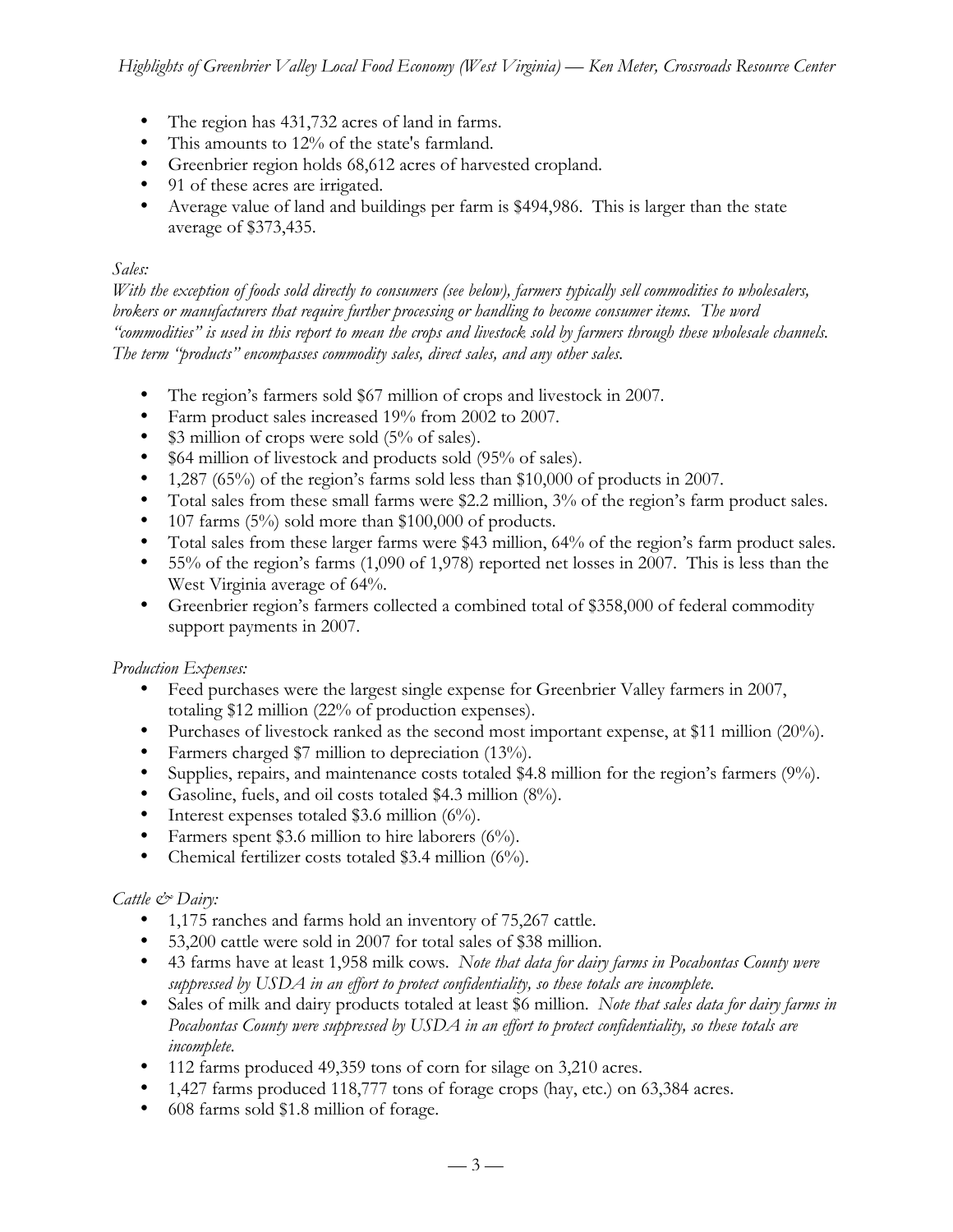## *Other livestock & animal products:*

- 87 farms hold an inventory of 466 hogs and pigs.
- 92 farms sold 1,407 hogs and pigs in 2007, worth \$152,000.
- 156 farms hold an inventory of 7,133 sheep and lambs.
- 182 farms sold \$530,000 of sheep, goats, and lambs in 2007.
- 167 farms hold an inventory of 4,543 laying hens.
- Sales of poultry and eggs totaled \$18 million, primarily from Greenbrier County.
- Two farms in Monroe County raise broiler chickens, but *data on these farms was suppressed by USDA in an effort to protect confidentiality.*
- Four farms engage in aquaculture.
- 94 farms raise horses and ponies.

### *Grains, oil seeds, and edible beans:*

- 65 farms raised \$212,000 of grains, oil seeds, and edible beans.
- This includes 57 farms raising 132,488 bushels of corn on 1,135 acres, worth \$184,000.
- One farm raised soybeans in 2007.

*Vegetables & Melons (some farmers state that Ag Census data does not fully represent vegetable production):*

- 48 farms worked 210 acres to sell \$441,000 of vegetables.
- This represents an 85% increase in both the number of farms (from 26) and sales of vegetables (from \$239,000) over 2002 levels.
- 30 farms raised 50 acres of potatoes.

*Fruits (some farmers state that Ag Census data does not fully represent fruit production):*

- The region has 36 farms with a total of 62 acres of orchards.
- Pocahontas County fruit and nut farms sold \$9,000 of products in 2007.
- *Sales data for Greenbrier and Monroe Counties were suppressed by USDA in an effort to protect confidentiality, so these totals are incomplete.*

### *Nursery and Greenhouse plants*

- 29 farms sold \$691,000 of nursery and ornamentals in 2007.
- This represents a decline of 17% in the number of farms (from 35) and an increase of 20% in sales (from \$578,000), over 2002.
- 11 farms raise Christmas trees.

### *Other crops:*

- Two farms raise tobacco, both in Monroe County.
- This is a decrease of 91% in farms raising tobacco, from 23 in Greenbrier and Monroe Counties combined, in 2002.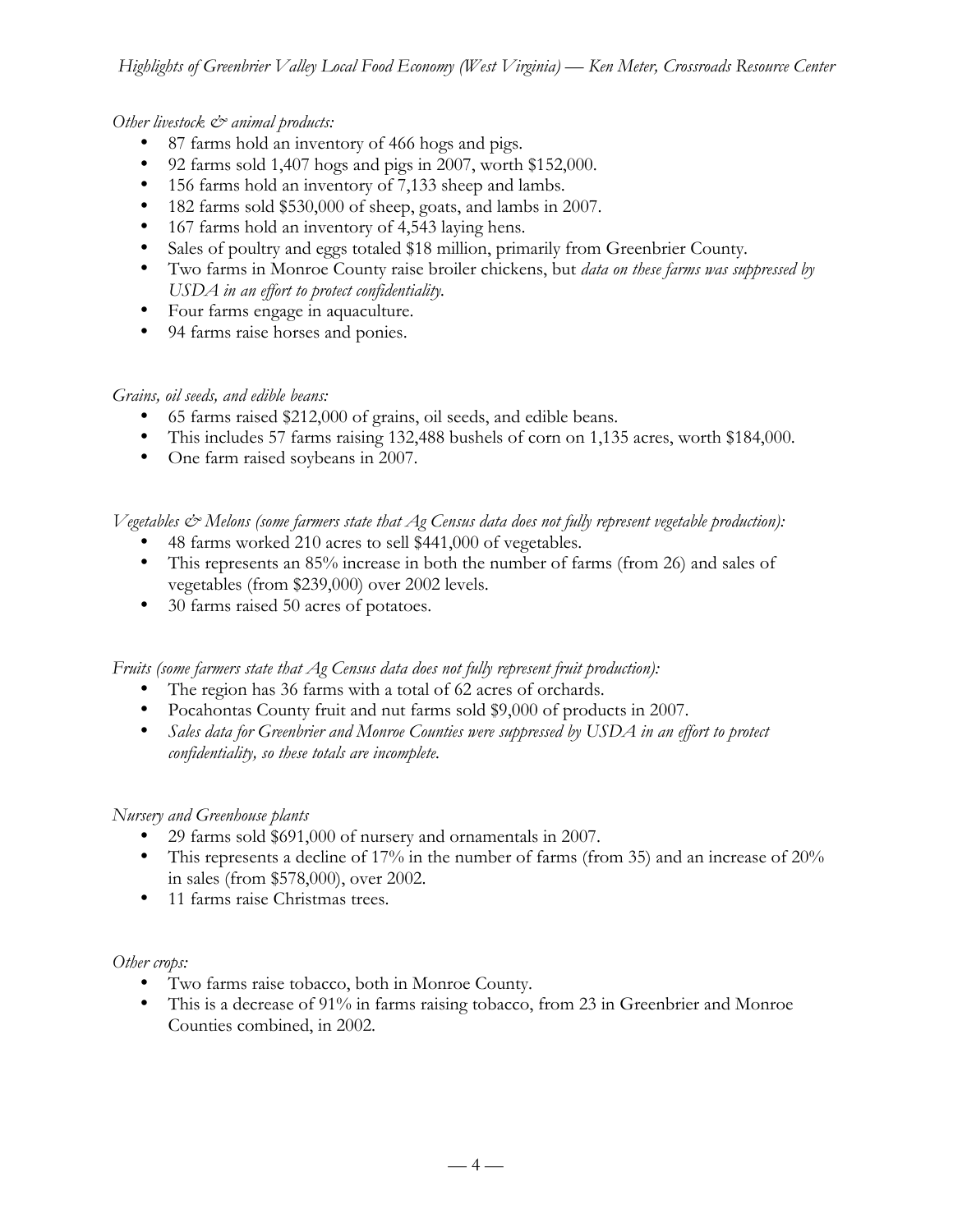### *Direct and organic sales:*

- 152 farms sold \$502,000 of food directly to consumers. This is a 63% increase in the number of farms (93 in 2002) selling direct, and a 72% increase in direct sales over 2002 sales of \$292,000.
- This amounts to 0.7% of farm product sales, nearly twice the national average of 0.4%.
- Monroe County leads the region in direct sales, with \$287,000 (1.7% of farm product sales).
- 9 farms in the region sold \$15,000 of organic foods.
- For comparison, 62 farms in West Virginia sold \$260,000 of organic food products.
- 18 farms market through community supported agriculture (CSA).
- 99 farms in the region produce value-added products.

### *Conservation practices:*

- 290 farms use conservation methods such as no-till, limited tilling, filtering field runoff to remove chemicals, fencing animals to prevent them from entering streams, etc.
- 494 farms practice rotational management or intensive grazing.
- 13 farms generate energy or electricity on the farm.

# **County and State Highlights**

### **Greenbrier County highlights (Agriculture Census 2007):**

- 881 farms, 13% more than in 2002.
- Greenbrier County has 176,995 acres of land in farms.
- Farmers sold \$43 million of farm products in 2007.
- \$1.7 million (4%) of these sales were crops.
- \$41 million (96%) of these sales were livestock.
- The most prevalent farm size is 50-179 acres, with 347 farms (39%) in this category.
- Next most prevalent farm size is 10-49 acres, with 226 (26%) farms.
- 32 farms  $(4\%)$  are 1,000 acres or more.
- 261 (30%) of farms are less than 50 acres.
- 565 farms (64%) sold less than \$10,000 of farm products.
- 60 farms (7%) sold more than \$100,000 of farm products.
- 72 farms sold \$161,000 of food directly to consumers. This is a  $60\%$  increase in the number of farms (45 in 2002) selling direct, and a 2% decrease in direct sales from 2002 sales of \$165,000.
- Direct sales are 0.4% of farm product sales, same as the national average of 0.4%.
- Greenbrier County ranks third in West Virginia for sales of farm products.
- The county is the fourth-largest producer of livestock and related products in the state.
- Greenbrier County ranks  $9<sup>th</sup>$  in West Virginia for crop sales.
- The county ranks first in the state for cattle and calf sales, with \$19.8 million.
- Greenbrier County ranks 1<sup>st</sup> in West Virginia for cattle and calf inventory, with 33,573.
- The county ranks  $2^{nd}$  in the state for acreage planted to forage crops, with 26,847.
- Greenbrier County ranks  $2<sup>nd</sup>$  in the state for acreage of rye, with 223.
- The county is the third-ranked county in the state for turkey production, but *inventory figures were not released by USDA in order to protect confidentiality, so these totals are incomplete.*
- Greenbrier County ranks  $4<sup>th</sup>$  in West Virginia for sheep, goat and lamb inventory, with 2,885.
- The county ranks  $4<sup>th</sup>$  in the state for sales of sheep, goats and lambs, with \$241,000.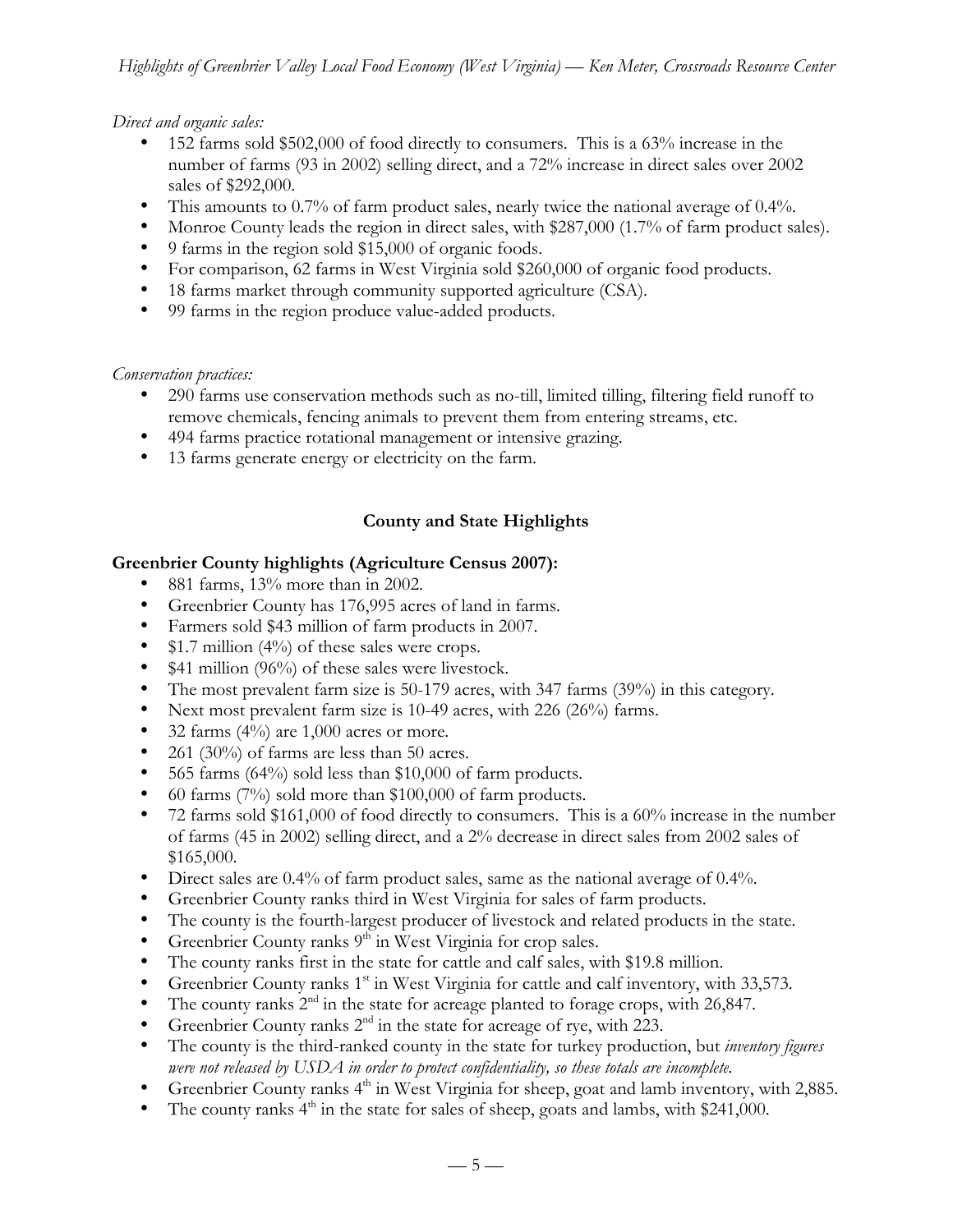- The county ranks  $4<sup>th</sup>$  in the state for sales of forage, with \$869,000.
- Greenbrier County ranks  $5<sup>th</sup>$  in the state for sales of poultry and eggs, with \$17.7 million.
- The county is the fifth-ranked producer of horses in the state, with an inventory of 1,521.
- The county ranks  $5<sup>th</sup>$  in acres of corn for silage, with 1,183.
- Greenbrier County farms rank  $6<sup>th</sup>$  in the state for milk production, selling \$2.6 million.
- Greenbrier County ranks  $6<sup>th</sup>$  in the state for sales of vegetables, with \$270,000.
- County farms rank  $6<sup>th</sup>$  in the state for sales of hogs and pigs, with \$61,000.
- Greenbrier County ranks  $8<sup>th</sup>$  in the state for Christmas tree sales.

# **Monroe County highlights (Agriculture Census 2007):**

- 707 farms,  $4\%$  more than in 2002.
- Monroe County has 132,859 acres of land in farms.
- Farmers sold \$16 million of farm products in 2007.
- \$1 million (7%) of these sales were crops.
- \$15 million (93%) of these sales were livestock.
- The most prevalent farm size is 50-179 acres, with 319 farms (45%) in this category.
- Next most prevalent farm size is 10-49 acres, with 149 (24%) farms.
- 12 farms are 1,000 acres or more.
- 161 (23%) of farms are less than 50 acres.
- 461 farms (65%) sold less than \$10,000 of farm products.
- 32 farms (5%) sold more than \$100,000 of farm products.
- 46 farms sold \$287,000 of food directly to consumers. This is a 77% increase in the number of farms (26 in 2002) selling direct, and a 328% increase in direct sales over 2002 sales of \$67,000.
- Direct sales are 1.7% of farm product sales, more than four times the national average of  $0.4%$ .
- Monroe County ranks  $9<sup>th</sup>$  in West Virginia for sales of farm products.
- The county is the sixth-largest producer of livestock and related products in the state.
- Monroe County ranks 2<sup>nd</sup> in West Virginia for cattle and calf inventory, with 26,183.
- The county ranks  $3^{rd}$  in the state for cattle and calf sales, with \$11.4 million.
- Monroe County farms rank  $4<sup>th</sup>$  in the state for milk production, selling \$3.3 million.
- The county ranks 4<sup>th</sup> in the state for turkey production, but *inventory figures were not released by USDA in order to protect confidentiality, so these totals are incomplete.*
- The county ranks  $4<sup>th</sup>$  in acres of corn for silage, with 1,412.
- County farms rank 6<sup>th</sup> in the state for apple acreage, but *acreage figures were not released by USDA in order to protect confidentiality, so these totals are incomplete.*
- Monroe County ranks  $7<sup>th</sup>$  in the state for sales of poultry and eggs, with \$276,000.
- The county ranks  $7<sup>th</sup>$  in the state for acreage planted to forage crops, with 20,382.
- Monroe County ranks  $8<sup>th</sup>$  in West Virginia for sales of grain, oilseeds, dry edible beans and peas, with \$158,000.
- The county ranks 8<sup>th</sup> in the state for tobacco sales, but *sales figures were not released by USDA in order to protect confidentiality, so these totals are incomplete.*
- The county ranks  $8<sup>th</sup>$  in the state for inventory of sheep, goats and lambs, with 1,607.
- Monroe County is the eighth-most important producer of corn for grain in West Virginia, with 658 acres.
- The county is the  $9<sup>th</sup>$ -ranked producer of vegetables in West Virginia, both by sales (\$155,000) and by acreage (93).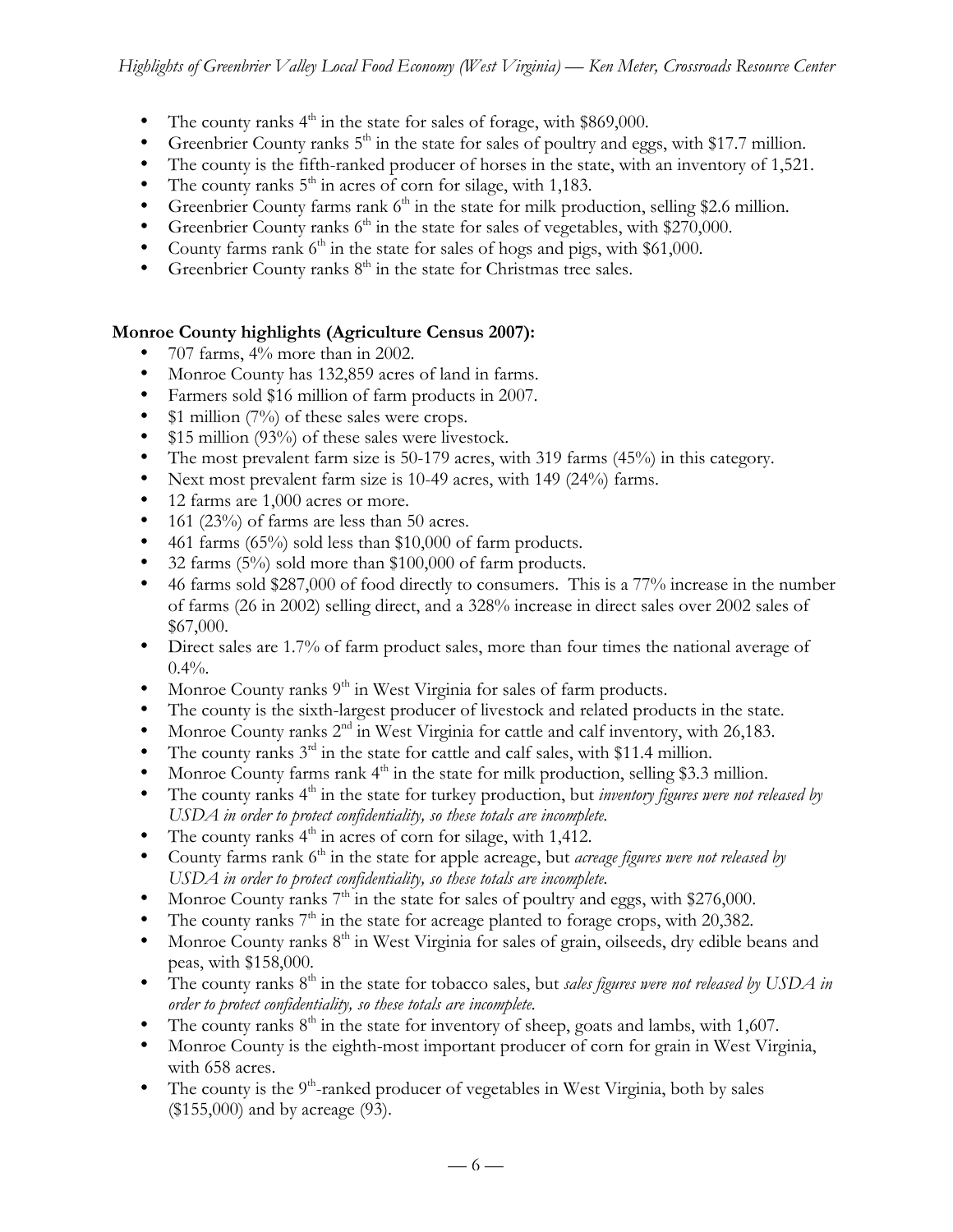- Monroe County ranks 9<sup>th</sup> in sales of fruits and nuts, but *sales figures were not released by USDA in order to protect confidentiality, so these totals are incomplete.*
- The county ranks  $9<sup>th</sup>$  in West Virginia for sales of hogs and pigs, with \$45,000.
- The county ranks  $9<sup>th</sup>$  in the state for sales of sheep, goats and lambs, with \$120,000.

### **Pocahontas County highlights (Agriculture Census 2007):**

- 390 farms, 4% more than in 2002.
- Pocahontas County has 121,878 acres of land in farms.
- Farmers sold \$8 million of farm products in 2007.
- $$497,000 (6%)$  of these sales were crops.
- \$7.7 million (94%) of these sales were livestock.
- The most prevalent farm size is 180-499 acres, with 129 farms (18%) in this category.
- Next most prevalent farm size is 50-179 acres, with 123 (17%) farms.
- 21 farms  $(3\%)$  are 1,000 acres or more.
- 75 (19%) of farms are less than 50 acres.
- 261 farms (67%) sold less than \$10,000 of farm products.
- 15 farms (4%) sold more than \$100,000 of farm products.
- 34 farms sold \$54,000 of food directly to consumers. This is a 55% increase in the number of farms (22 in 2002) selling direct, and a 10% decrease in direct sales over 2002 sales of \$60,000.
- Direct sales are 0.7% of farm product sales, almost double the national average of 0.4%.
- Pocahontas County ranks first in West Virginia for aquaculture, but *sales figures were not released by USDA in order to protect confidentiality, so these totals are incomplete.*
- The county ranks  $5<sup>th</sup>$  in the state for sales of sheep, goats and lambs, with \$169,000.
- The county ranks  $5<sup>th</sup>$  in the state for inventory of sheep, goats and lambs, with 2,641.
- Pocahontas County ranks  $5<sup>th</sup>$  in the state for the number of bee colonies, with 415.
- The county ranks  $6<sup>th</sup>$  in West Virginia for sales of cattle and calves, with \$6.6 million.
- Pocahontas County ranks  $8<sup>th</sup>$  in the state for sales of hogs and pigs, with \$46,000.
- The county ranks  $8<sup>th</sup>$  in West Virginia for inventory of cattle and calves, with 15,511.
- Pocahontas County ranks  $9<sup>th</sup>$  in the state for Christmas tree acreage, with 86.

### **State of West Virginia Highlights (2007 Census of Agriculture)**

- 23,618 farms, 13% more than in 2002.
- West Virginia has 3.7 million acres of land in farms.
- The state ranks  $43<sup>rd</sup>$  in the nation in farm product sales.
- Farmers sold \$591 million of farm products in 2007.
- \$78 million (13%) of these sales were crops.
- \$513 million (87%) of these sales were livestock.
- The most prevalent farm size is 50-179 acres, with 10,739 farms (45%) in this category.
- Next most prevalent farm size is 10-49 acres, with 5,749 (24%) farms.
- 334 farms  $(1.4\%)$  are 1,000 acres or more.
- 6,956 (29%) of farms are less than 50 acres.
- 18,877 farms (80%) sold less than \$10,000 of farm products.
- These smaller farms sold a total of \$42 million of farm products, 7% of sales.
- 749 farms (3%) sold more than \$100,000 of farm products.
- These larger farms sold \$445 million of farm products, 75% of the state's farm sales.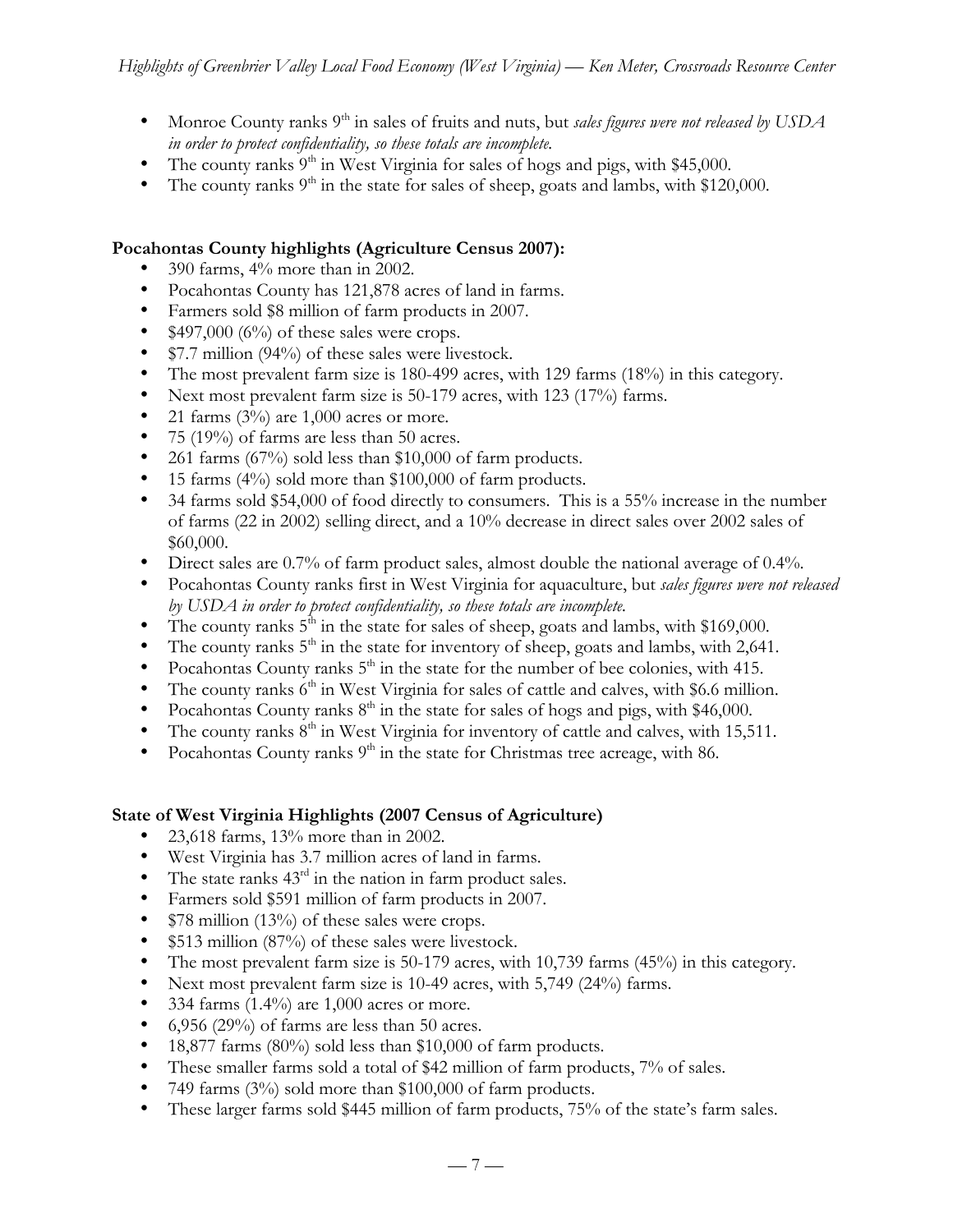- 1,990 farms sold \$7.1 million of food directly to consumers. This is a 39% increase in the number of farms (1,434 in 2002) selling direct, and a 55% increase in direct sales over 2002 sales of \$4.6 million.
- Direct sales are 1.2% of farm product sales, three times the national average of 0.4%.
- If direct food sales made up a single commodity, the value of these sales would outrank the state's 11<sup>th</sup> most important product, peaches.
- 84 farms farm organically, with a total of 783 acres of harvested cropland, and 804 acres of pastureland.
- 3,805 acres on 132 farms are undergoing organic conversion.
- 62 farms in West Virginia sold \$260,000 of organic food products, including \$222,000 of crops (this may include ornamental and greenhouse crops), \$35,000 of livestock and poultry, and \$3,000 of products from livestock and poultry (such as milk or eggs).
- 163 farms market through community supported agriculture (CSA).
- 1,011 state farms produce value-added products.
- 2,625 farms use conservation methods.
- 5,455 farms practice rotational management or intensive grazing.
- 163 farms generate energy or electricity on the farm.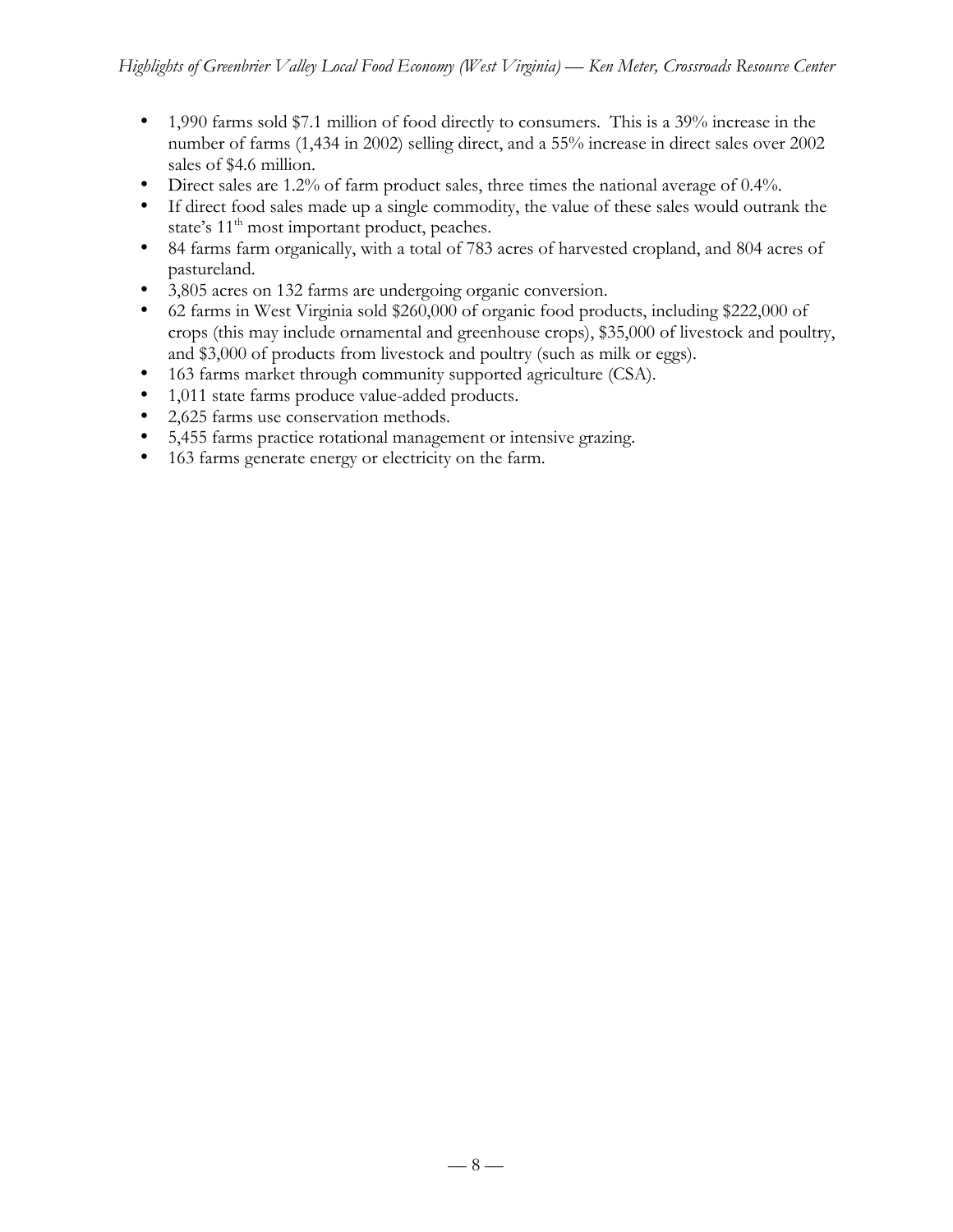# **West Virginia's top farm products in 2009 (Economic Research Service)**

*Due to data suppression at the local level, such a chart cannot reasonably be constructed for the Greenbrier region itself. The data in the table and pie chart below are for West Virginia as a whole. See chart on next page.*

|                |                   | \$ millions |
|----------------|-------------------|-------------|
| 1              | <b>Broilers</b>   | 151.2       |
| 2              | Cattle and calves | 132.4       |
| 3 <sup>1</sup> | Turkeys           | 46.4        |
| 4              | Hay               | 26.7        |
| 5              | Chicken eggs      | 25.7        |
| 6              | Ornamentals       | 21.0        |
| 7              | Dairy products    | 20.6        |
| 8              | Apples            | 10.7        |
| 9              | Corn              | 10.7        |
| 10             | Soybeans          | 7.7         |
| 11             | Peaches           | 3.9         |
| 12             | Sheep and lambs   | 2.2         |
| 13             | Aquaculture       | 1.7         |
| 14             | Wheat             | 1.5         |
| 15             | Farm chickens     | 1.0         |
| 16             | Hogs              | $0.8\,$     |
| 17             | Honey             | $0.5\,$     |
| 18             | Wool              | 0.0         |

*Note: mushrooms were also listed among West Virginia's top 25 products, but sales figures for these products were not released by ERS, in an effort to protect confidentiality.*

Note also that at \$7 million, direct sales from farmers to consumers amount to more than the value of the 11<sup>th</sup>-ranking product, peaches.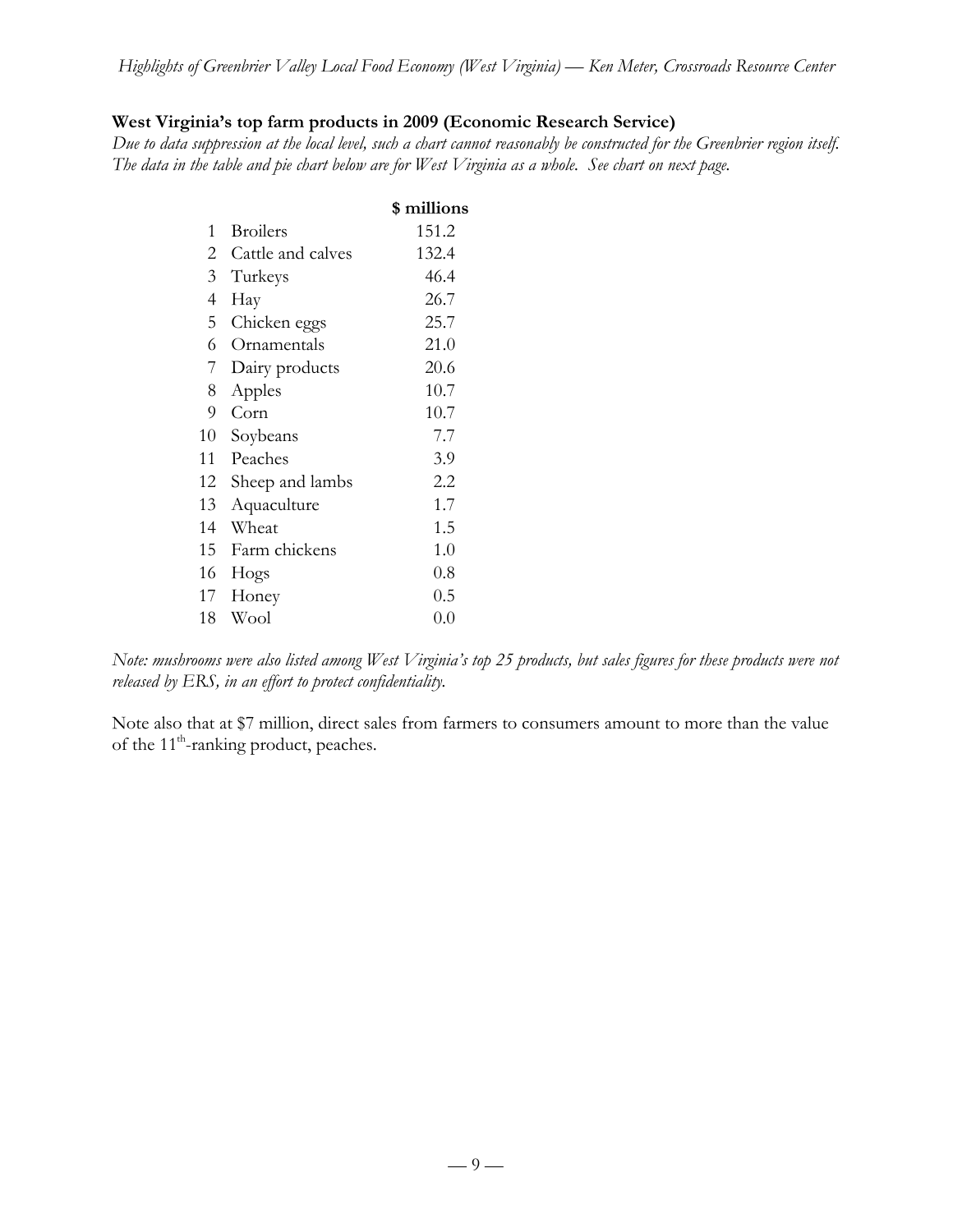# **West Virginia's top farm products in 2009 (Economic Research Service)**

*See table on previous page*



# **Top farm commodities in West Virginia, 2009**

*Source: USDA Economic Research Service*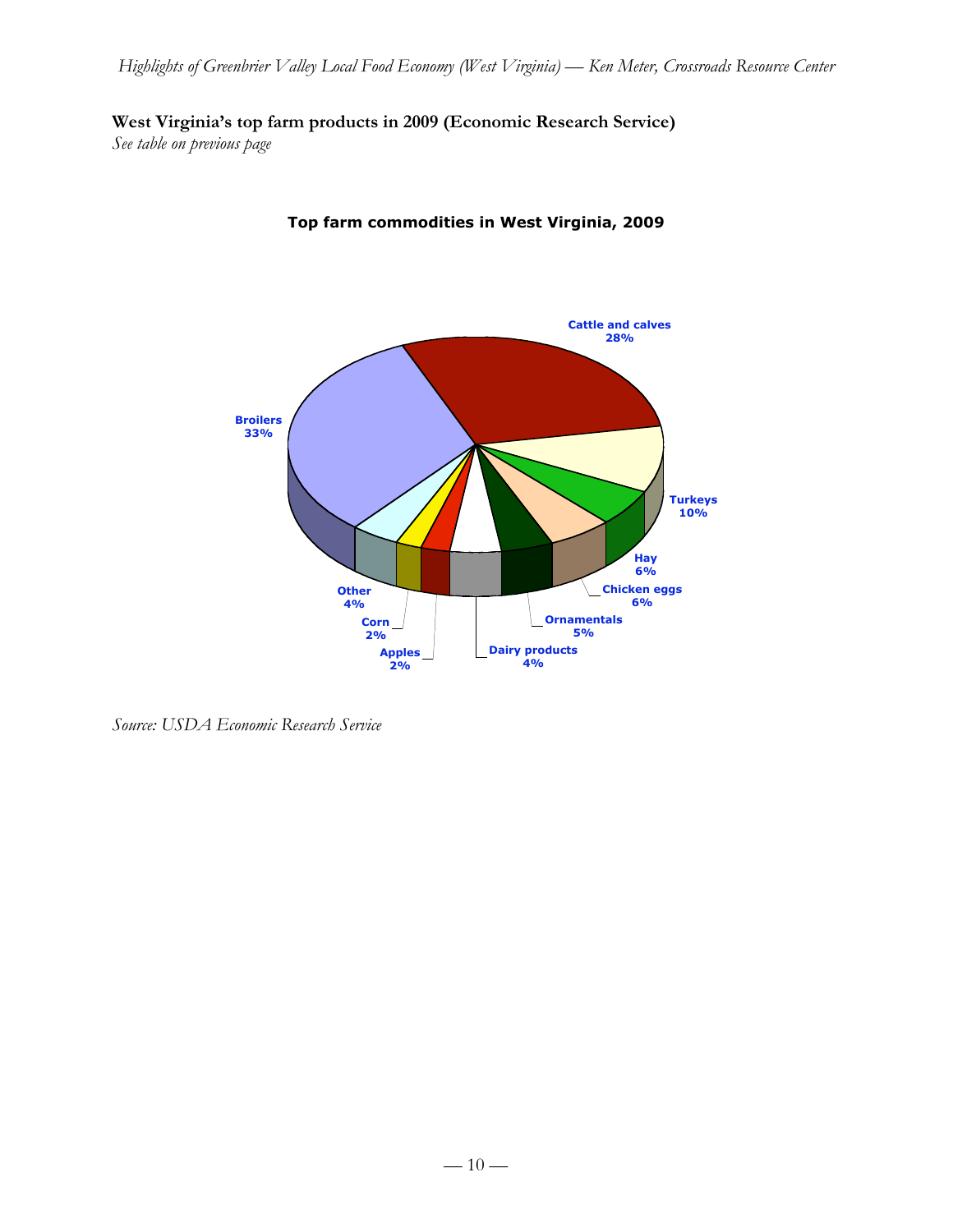# **Balance of Cash Receipts and Production Costs (BEA):**

Greenbrier Valley ranchers and farmers sell \$74 million of food commodities per year (1969-2008 average), spending \$83 million to raise them, for an average loss of \$9 million each year. *Note that these sales figures compiled by the BEA may differ from cash receipts recorded by the USDA Agriculture Census (above).*

Overall, farm producers have spent \$361 million more producing crops and livestock than they have earned by selling these commodities from 1969 to 2008. Farm production costs exceeded cash receipts for thirty-one years of that forty-year period. Moreover, 55% of the region's farms and ranches lost money in 2007 (Ag Census). Greenbrier Valley farmers and ranchers earned \$15 million less by selling commodities in 2008 than they earned in 1969 (in 2008 dollars).

Farmers and ranchers earn another \$8 million per year of farm-related income — primarily custom work, and rental income (forty-year average for 1969-2008). Federal farm support payments are relatively small, averaging \$1.7 million per year for the entire region for the same years.

## **The region's consumers:**

*See also information covering low-income food consumption and food-related health conditions, page 1-2 above.* Greenbrier Valley consumers spend \$139 million buying food each year, including \$80 million for home use. Most of this food is produced outside the region. Only \$502,000 of food products (0.7% of farm cash receipts and 0.4% of the Valley consumer market) are sold by farmers directly to consumers.

Estimated change in net assets (that is, assets minus liabilities) for all region households combined was a loss of \$24 million in 2008 alone (BLS). This places additional pressure on Valley consumers trying to buy food.

# **Farm and food economy summary:**

Farmers lose \$9 million each year producing food commodities, and spend \$28 million buying inputs sourced outside of the region, for a total loss of \$37 million to the region.

Meanwhile, consumers spend \$125 million buying food from outside. Thus, total loss to the region is \$160 million of potential wealth *each year*. This loss amounts to more than double the value of all food commodities raised in the region.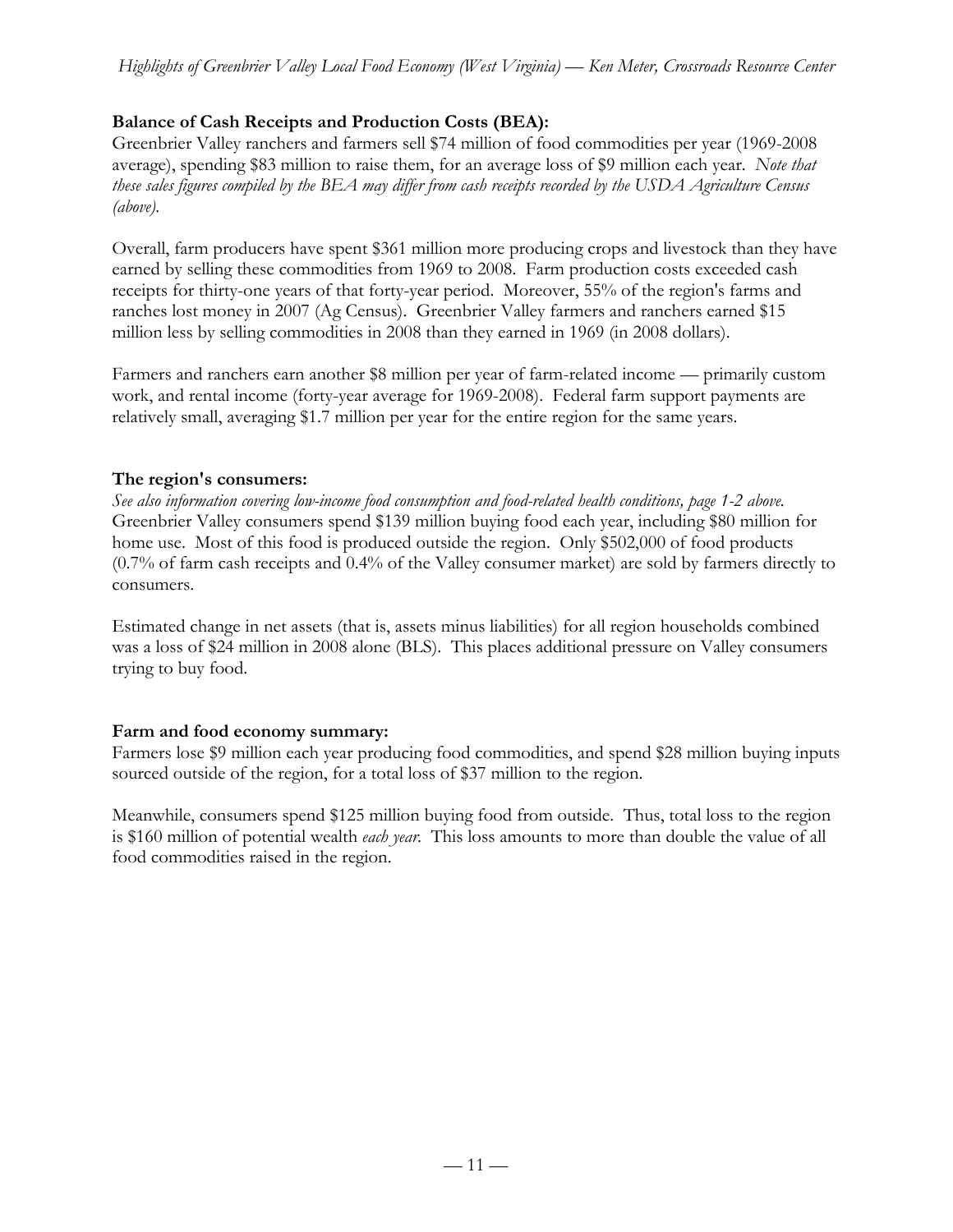#### **Greenbrier Valley Region: markets for food eaten at home (2008):**

Greenbrier Valley residents purchase \$139 million of food each year, including \$80 million to eat at home. Home purchases break down in the following way:

|                                     | millions |
|-------------------------------------|----------|
| Meats, poultry, fish, and eggs      | \$19     |
| Fruits & vegetables                 | 13       |
| Cereals and bakery products         | 11       |
| Dairy products                      | O)       |
| "Other," incl. Sweets, fats, & oils | 28       |

If Greenbrier Valley residents purchased 15% of their food for home use directly from Valley farmers, this would generate \$12 million of new farm income for the Valley.

### **Metro Charleston: markets for food eaten at home (2008):**

Metro Charleston residents purchase \$741 million of food each year, including \$423 million to eat at home. Home purchases break down in the following way:

|                                     | millions |
|-------------------------------------|----------|
| Meats, poultry, fish, and eggs      | \$102    |
| Fruits & vegetables                 | 70       |
| Cereals and bakery products         | 57       |
| Dairy products                      | 48       |
| "Other," incl. sweets, fats, & oils | 146      |

### **West Virginia: markets for food eaten at home (2008):**

West Virginia residents purchase \$4.4 billion of food each year, including \$2.5 billion to eat at home. Home purchases break down in the following way:

|                                     | millions |
|-------------------------------------|----------|
| Meats, poultry, fish, and eggs      | \$612    |
| Fruits & vegetables                 | 421      |
| Cereals and bakery products         | 343      |
| Dairy products                      | 285      |
| "Other," incl. sweets, fats, & oils | 876      |